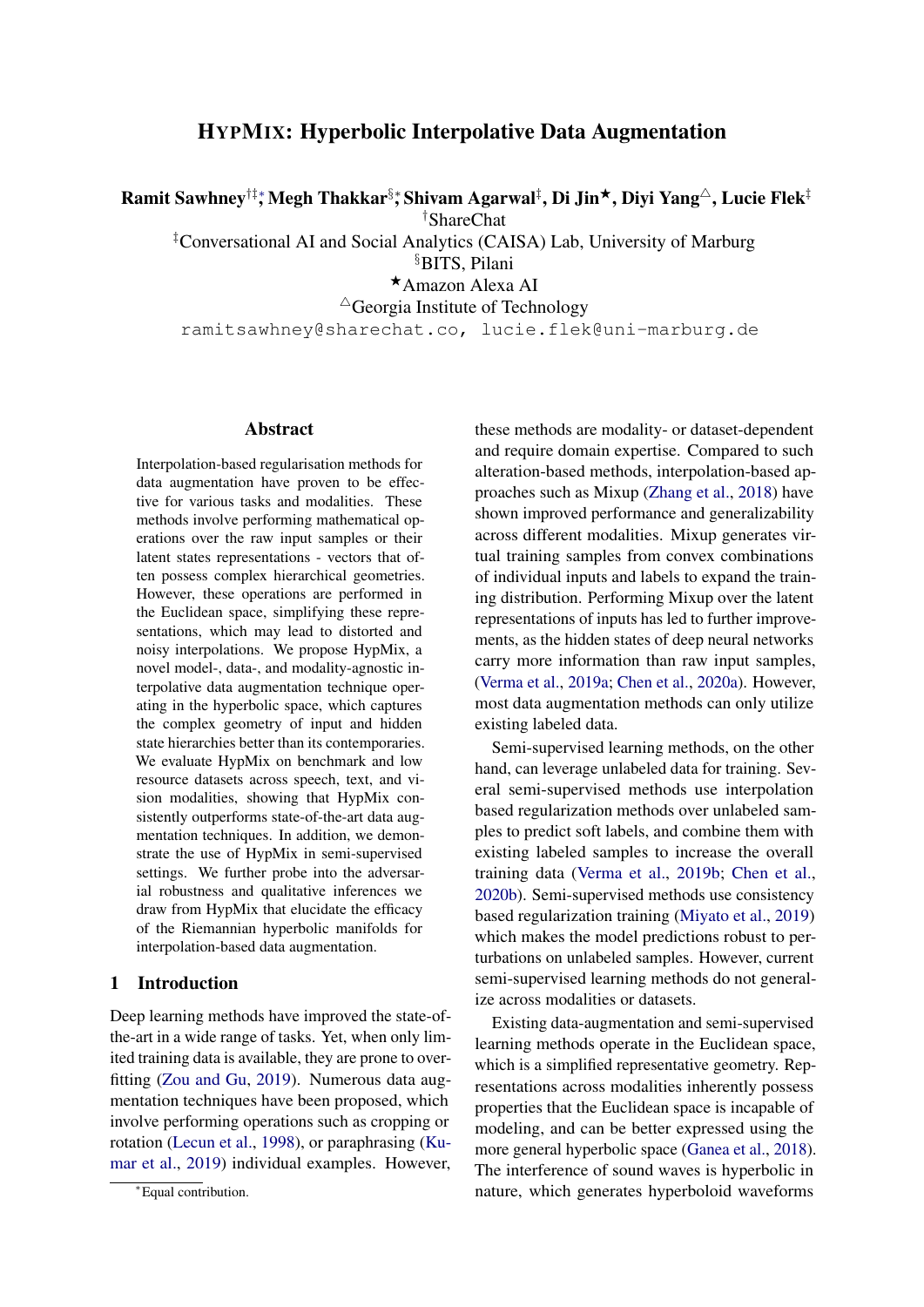[\(Khan and Panigrahi,](#page-9-4) [2016\)](#page-9-4). Natural language text exhibits hierarchical structure in a variety of respects and embeddings are more expressive when represented in the hyperbolic space [\(Dhingra et al.,](#page-8-2) [2018\)](#page-8-2). Data augmentation using Möbius operations over images has shown more diversification and generalization compared to Euclidean operations [\(Zhou et al.,](#page-10-4) [2021\)](#page-10-4). Performing interpolative operations over representations having complex geometry in the hyperbolic space can lead to more suitable representations for model training.

Building on prior research in limited data and data augmentation studies, and the hyperbolic characteristics of speech, text, and vision, we propose  $HYPMIX<sup>1</sup>$  $HYPMIX<sup>1</sup>$  $HYPMIX<sup>1</sup>$ : a model, data, and modality agnostic interpolative regularization method operating in the hyperbolic space. We further extend HYPMIX to semi-supervised settings, which is especially effective in extremely low resource environments. We probe the effectiveness of HYPMIX through extensive experiments over three different tasks for supervised and semi-supervised settings on benchmark and low resource datasets across speech, text, and vision in different languages with varying class label distribution. HYPMIX outperforms current state-of-the-art modality and task specific data augmentation methods across all the datasets for both supervised and semi-supervised conditions.

Our contributions can be summarized as:

- We propose HYPMIX, a novel model, data, and modality agnostic interpolative regularization based data augmentation method functioning in the hyperbolic space.
- We devise a novel Möbius Gyromidpoint Label Estimation (MGLE) method to predict soft labels for unlabeled data, and extend HYPMIX to a hyperbolic semi-supervised learning method.
- HYPMIX outperforms several strong baselines and Euclidean counterparts across speech, text, and vision across benchmark and low-resource datasets, including semi-supervised settings for Urdu and Arabic tasks.
- We further probe the effectiveness of HYPMIX in comparison to existing methods through layerwise ablation studies and adversarial robustness.

## 2 Background and Related Work

Data Augmentation enables use of limited training data, with approaches involving modifying the individual training instances, such as cropping [\(Simonyan and Zisserman,](#page-10-5) [2015\)](#page-10-5) or paraphrasing [\(Wei and Zou,](#page-10-6) [2019;](#page-10-6) [Kumar et al.,](#page-9-1) [2019\)](#page-9-1). Mixup techniques [\(Zhu et al.,](#page-10-7) [2019\)](#page-10-7) perform interpolation among input samples and have proven to perform better than modifying individual instances as it incorporates the prior knowledge that linear interpolations of feature vectors should lead to linear interpolations of the associated targets. Recent works [\(Jindal et al.,](#page-9-5) [2020a;](#page-9-5) [Verma et al.,](#page-10-2) [2019a\)](#page-10-2) perform Mixup operations over hidden state representation of input samples instead of the inputs, as highlevel representations are often low-dimensional and carry more useful information of input samples as compared to raw inputs. Latent interpolation methods have not been generalized across modalities and operate in the simplified Euclidean space which is unable to capture the complex characteristics possessed by latent state representations.

Semi-supervised Learning methods leverage unlabeled data which is typically available in larger quantities [\(Clark et al.,](#page-8-3) [2018\)](#page-8-3). Consistency regularization methods for semi-supervised learning predict soft labels for unlabeled data and train models on different permutations of labeled and unlabeled data [\(Verma et al.,](#page-10-3) [2019b;](#page-10-3) [Chen et al.,](#page-8-0) [2020a\)](#page-8-0). [Chen et al.](#page-8-1) [\(2020b\)](#page-8-1) uses a label guessing strategy on different augmentations of unlabeled data and combines it with labeled data for training models. However, these methods perform label prediction for unlabeled data using Euclidean operations.

Hyperbolic Learning has proven to be effective in representing information where relations among data points possess hierarchical and tree-like nature [\(Aldecoa et al.,](#page-8-4) [2015\)](#page-8-4). Learning in the hyperbolic space has been applied to various natural language processing [\(Dhingra et al.,](#page-8-2) [2018;](#page-8-2) [Gulcehre et al.,](#page-9-6) [2019;](#page-9-6) [Tay et al.,](#page-10-8) [2018\)](#page-10-8), and computer vision tasks [\(Khrulkov et al.,](#page-9-7) [2020;](#page-9-7) [Peng et al.,](#page-9-8) [2020\)](#page-9-8) as well as graph [\(Chami et al.,](#page-8-5) [2019\)](#page-8-5), sequence [\(Tay et al.,](#page-10-8) [2018\)](#page-10-8), and financial [\(Sawhney et al.,](#page-10-9) [2021\)](#page-10-9) learning. However, the ability of the hyperbolic space to model complex representations while performing interpolative operations across modalities is unexplored.

<span id="page-1-0"></span> $1$ Our code is available at: [https://github.com/](https://github.com/caisa-lab/hypmix-emnlp) [caisa-lab/hypmix-emnlp](https://github.com/caisa-lab/hypmix-emnlp).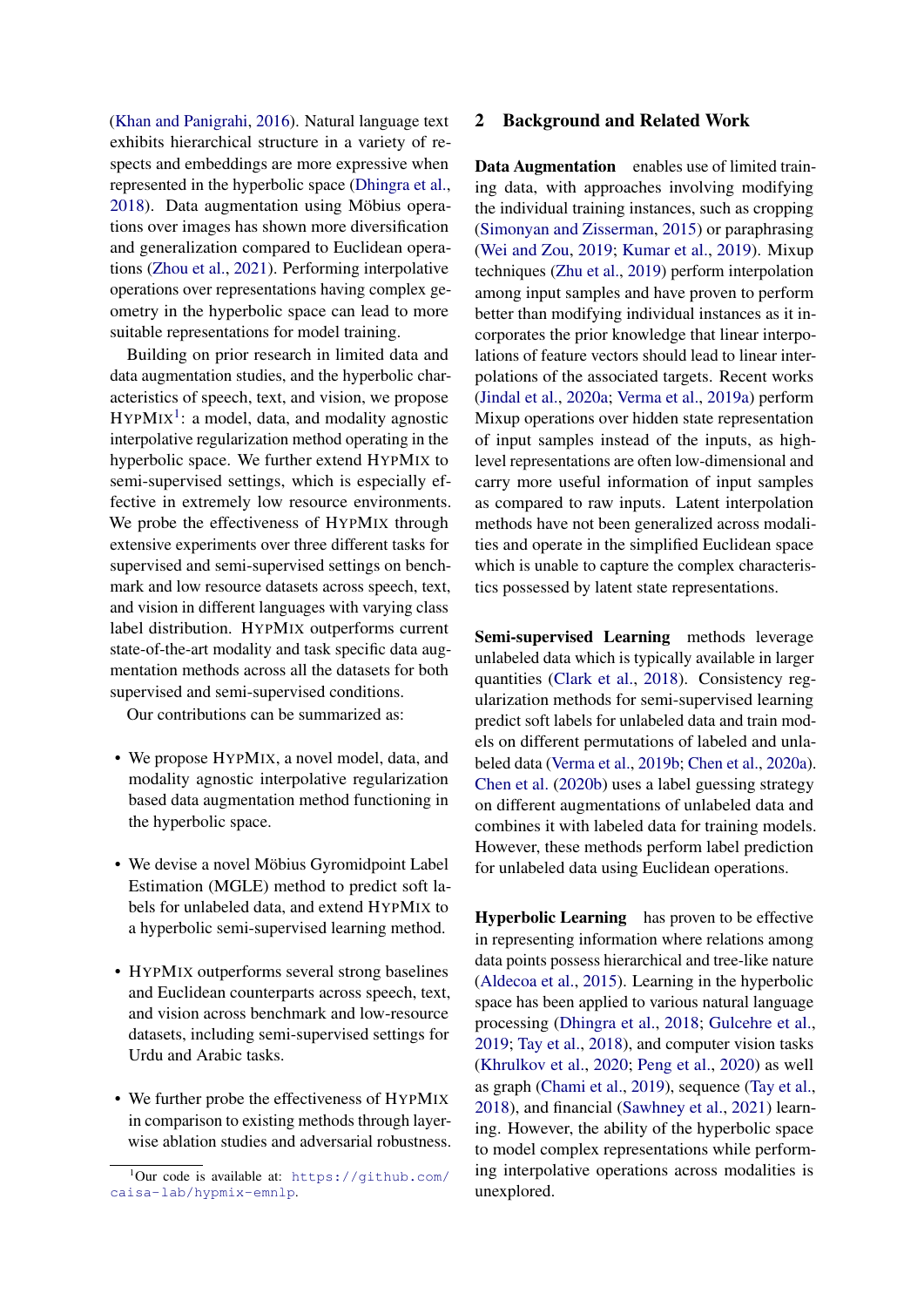<span id="page-2-1"></span>

Figure 1: Overview of HYPMIX and MIXH applied at layer k over hidden representations of input  $x_i$  and  $x_j$ . We perform the forward pass for the inputs upto layer k, and use the mixed representation for the continued pass.

#### 3 Methodology: HYPMIX

We first formulate the task and introduce the hyperbolic space [\(Ganea et al.,](#page-9-3) [2018\)](#page-9-3) and Mixup [\(Zhang](#page-10-1) [et al.,](#page-10-1) [2018\)](#page-10-1) ([§3.1](#page-2-0)). Using the hyperbolic operations, we then introduce Mixup in the hyperbolic space ([§3.2](#page-3-0)), and extend it to operate on the hidden state representations of neural networks. We call the resulting approach HYPMIX. An overview of the steps is presented in Figure [1.](#page-2-1) We formulate HYPMIX for both supervised ([§3.3](#page-3-1)) and semisupervised ([§3.4](#page-3-2)) methods. We test HYPMIX on classification tasks across speech, text, and vision.

#### <span id="page-2-0"></span>3.1 Preliminaries

Hyperbolic Space is a non-Euclidean geometry with constant negative curvature. We use the Poincaré ball model of the hyperbolic space [\(Ganea](#page-9-3) [et al.,](#page-9-3) [2018\)](#page-9-3), defined as  $(\mathcal{B}, g_x^{\mathcal{B}})$ , where the manet al., 2018), defined as  $(D, g_x)$ , where the main-<br>ifold  $\mathcal{B} = \{x \in \mathbb{R}^n : ||x|| < 1\}$ , endowed with the Riemannian metric  $g_x^B = \lambda_x^2 g^E$ , where the conformal factor  $\lambda_x = \frac{2}{1-||x||^2}$  and  $g^E = \text{diag}[1, ..., 1]$ is the Euclidean metric tensor. We denote the tangent space centered at point x as  $\mathcal{T}_x\mathcal{B}$ . We use the Möbius gyrovector space to generalize standard mathematical operations to the hyperbolic space: Möbius Addition,  $\oplus$  for a pair of points  $x, y \in \mathcal{B}$ ,

$$
x \oplus y := \frac{(1 + 2\langle x, y \rangle + ||y||^2)x + (1 - ||x||^2)y}{1 + 2\langle x, y \rangle + ||x||^2||y||^2}
$$
 (1)

where,  $\langle ., . \rangle$  denotes the Euclidean inner product given by  $\langle x, y \rangle = x_0y_0 + x_1y_1 + ... x_{n-1}y_{n-1}$ , and  $|| \cdot ||$  denotes the norm given by  $||x|| = \sqrt{\langle x, x \rangle}$ .

We define the exponential and logarithmic maps to project vectors between the Euclidean and hyperbolic space respectively.

Exponential Mapping<sup>[2](#page-2-2)</sup> maps the tangent vector  $\boldsymbol{v}$ to the point  $\exp_x(v)$  on the Poincaré ball,

$$
\exp_{\boldsymbol{x}}(\boldsymbol{v}) := \boldsymbol{x} \oplus \left(\tanh\left(\frac{\lambda_{\boldsymbol{x}}||\boldsymbol{v}||}{2}\right)\frac{\boldsymbol{v}}{||\boldsymbol{v}||}\right) \qquad (2)
$$

Logarithmic Mapping maps a point  $y \in B$  to a point  $\log_x(y)$  on the tangent space at x,

$$
\log_{\boldsymbol{x}}(\boldsymbol{y}) := \frac{2}{\lambda_{\boldsymbol{x}}} \text{arctanh}\left(||-\boldsymbol{x} \oplus \boldsymbol{y}||\right) \frac{-\boldsymbol{x} \oplus \boldsymbol{y}}{||-\boldsymbol{x} \oplus \boldsymbol{y}||}
$$
 (3)

For exponential and logarithmic mapping, we choose the tangent space center  $x = 0$  and use  $exp_0(\cdot)$  and  $log_0(\cdot)$ .

Möbius Scalar Multiplication  $\odot$  multiplies matrix  $x \in \mathcal{B}$  with scalar  $r \in \mathcal{B}$ ,

$$
r \odot \boldsymbol{x} = \tan\left(r \tan^{-1}(\|\boldsymbol{x}\|)\right) \frac{\boldsymbol{x}}{\|\boldsymbol{x}\|} \qquad (4)
$$

Mobius Gyromidpoint  $M<sub>g</sub>$  calculates the hyperbolic weighted addition for gyrovectors  $\{\boldsymbol{x_1}, \ldots, \boldsymbol{x_n}\}$  and weights  $\{\alpha_1, \ldots, \alpha_n\},\$ 

$$
M_g(\boldsymbol{x_1},\boldsymbol{x_2},\ldots,\boldsymbol{x_n},\alpha_1,\alpha_2,\ldots,\alpha_n) =
$$
  

$$
(\boldsymbol{x_1} \odot \alpha_1) \oplus (\boldsymbol{x_2} \odot \alpha_2) \ldots \oplus (\boldsymbol{x_n} \odot \alpha_n)
$$
 (5)

Mixup [\(Zhang et al.,](#page-10-1) [2018\)](#page-10-1) involves training a neural network on convex combinations of a pair of instances and their labels. For two labeled data points  $(x_i, y_i)$  and  $(x_j, y_j)$ , *mixup* uses linear interpolation with mixing ratio  $r$  to generate the synthetic sample  $x'$  and corresponding mixed label  $y'$ ,

$$
x' = \min(x_i, x_j) = r \cdot x_i + (1 - r) \cdot x_j
$$
  
\n
$$
y' = \min(y_i, y_j) = r \cdot y_i + (1 - r) \cdot y_j
$$
 (6)

By leveraging the hyperbolic operations and Mixup, we define Mixup in the hyperbolic space.

<span id="page-2-2"></span><sup>&</sup>lt;sup>2</sup>We use the implementation by geoopt: [https://](https://geoopt.readthedocs.io/) [geoopt.readthedocs.io/](https://geoopt.readthedocs.io/)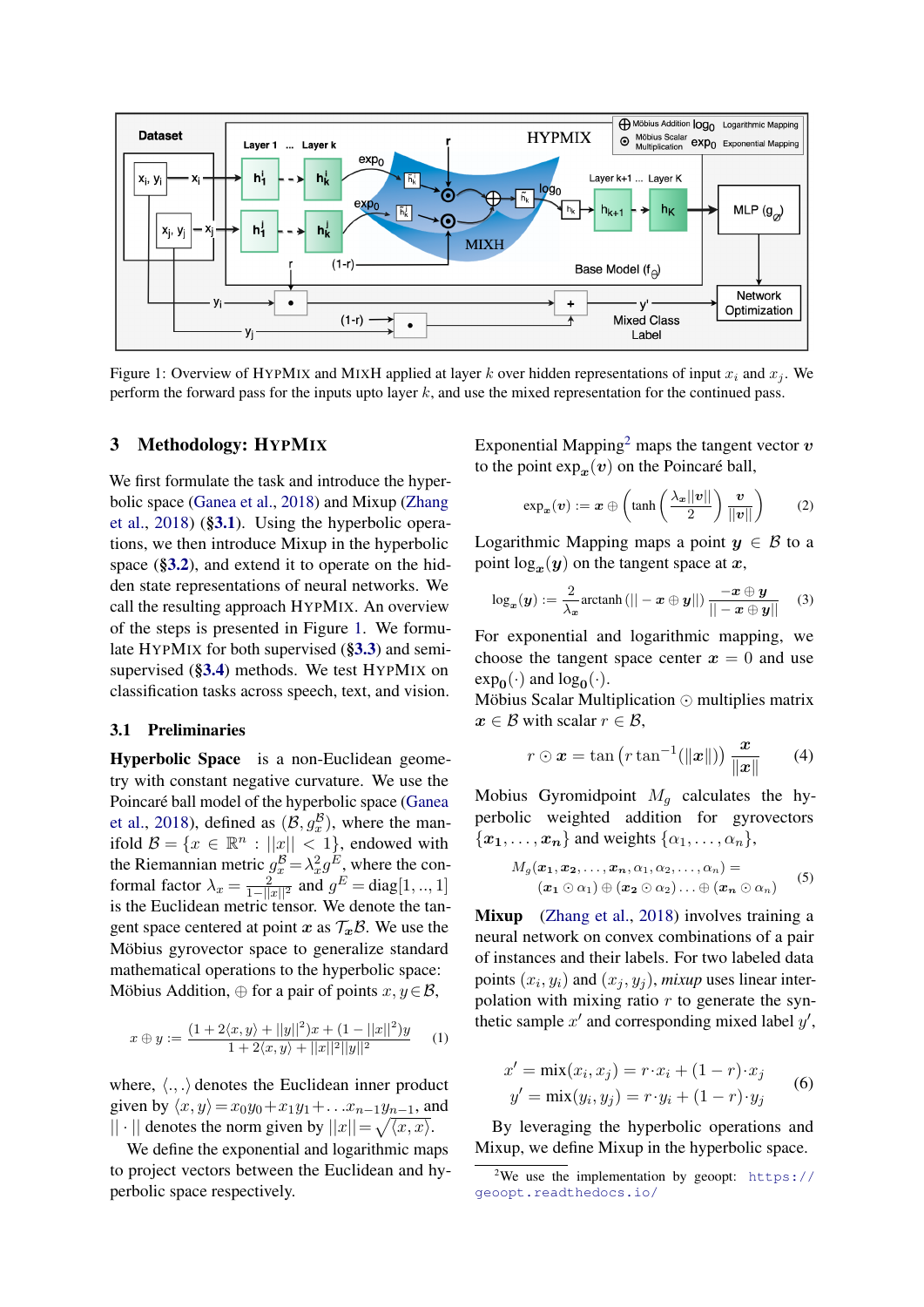#### <span id="page-3-0"></span>3.2 Formulating Mixup in Hyperbolic Space

For inputs possessing complex geometrical properties, performing mathematical operations in the Euclidean spaces often lead to vectorial distortions which can be stabilized by using the hyperbolic space [\(Ganea et al.,](#page-9-3) [2018\)](#page-9-3). To minimize these distortions, we formulate MIXH, Mixup in the hyperbolic space by leveraging hyperbolic operations as building blocks. First, we replace Euclidean arithmetic addition  $(+)$  and scalar product  $(·)$  with their Möbius counterparts: addition (⊕) and scalar multiplication  $\circlearrowleft$ ) respectively. We then transform inputs to the hyperbolic space using the exponential mapping  $\exp_0(\cdot)$ , perform Mixup to generate convex combinations of pairs of inputs  $x_i, x_j$ , and map them back to the Euclidean space using the logarithmic mapping  $log_0(\cdot)$ . Formally,

$$
\text{MixH}(x_i, x_j) = \log_{\mathbf{0}}(r \odot \exp_{\mathbf{0}}(x_i) \oplus (1 - r) \odot \exp_{\mathbf{0}}(x_j))
$$
\n<sup>(7)</sup>

We now extend MIXH as a generalizable interpolative regularizer over hidden state representations across neural network layers.

### <span id="page-3-1"></span>3.3 HYPMIX: Interpolative MIXH

Previous works [\(Chen et al.,](#page-8-1) [2020b;](#page-8-1) [Jindal et al.,](#page-9-9) [2020b\)](#page-9-9) applying interpolation based regularization in the latent space of neural networks operate in the Euclidean space, which cannot capture the complex geometries of hidden state vectors [\(Tifrea et al.,](#page-10-10) [2019\)](#page-10-10). To better model the fine-grained information present in latent representations using the hyperbolic space, we extend MIXH to the hidden representation space. Let  $f_{\theta}(\cdot)$  denote *any* general base model with parameters  $\theta$  having N layers.  $f_{\theta,n}(\cdot)$  denotes the *n*-th layer of the model and  $h_n$ is the hidden space vector at layer n for  $n \in [1, N]$ and  $h_0$  denotes the input vector.

We introduce HYPMIX as hyperbolic interpolation at a layer  $k \sim [1, N]$ , for which we first calculate the latent representations separately for the inputs for layers before the  $k$ -th layer. For input samples  $x_i, x_j$ , we let  $h_n^i, h_n^j$  denote their respective hidden state representations at layer n of  $f_{\theta}(\cdot)$ ,

$$
h_n^i = f_{\theta,n}(h_{n-1}^i), \quad n \in [1, k]
$$
  

$$
h_n^j = f_{\theta,n}(h_{n-1}^j), \quad n \in [1, k]
$$
 (8)

We then apply MIXH over the individual hidden

<span id="page-3-3"></span>

Figure 2: An overview of MGLE and hyperbolic semisupervised learning with HYPMIX.

state representations  $h_k^i$ ,  $h_k^j$  from layer k as:

$$
h_k = \text{MixH}(h_k^i, h_k^j)
$$
  
= log<sub>0</sub>(r ⊙ exp<sub>0</sub>(h\_k^i) ⊕ (1 - r) ⊙ exp<sub>0</sub>(h\_k^j)) (9)

The mixed hidden representation  $h_k$  is used as the input for the continuing forward pass,

$$
h_n = f_{\theta,n}(h_{n-1}); \quad n \in [k+1, N] \tag{10}
$$

We define HYPMIX $(f_{\theta}(\cdot), r, k)$  for a layer k and mixing ratio  $r$  to obtain the final hidden layer representation  $h_N$  as,

$$
h_N = \text{HYPMIX}(x_i, x_j, f_{\theta}(\cdot), r, k) \tag{11}
$$

Supervised Network Optimization For classification, we apply a perceptron  $g_{\phi}(\cdot)$  with parameters  $\phi$  to calculate the class logits from the final hidden state output  $h_N$ . We optimize the model using KL-divergence loss (KL) to bring the model output distribution closer to the mixed label distribution. We minimize the loss  $L$  between the mixed label  $y'$  and logits obtained from HYPMIX,

$$
L = \text{KL}(\text{mix}(y_i, y_j)||g_{\phi}(\text{HYPMIX}(x_i, x_j, f_{\theta}(\cdot), r, k)))
$$
\n(12)

#### <span id="page-3-2"></span>3.4 Hyperbolic Semi-supervised Learning

Semi-supervised training methods leverage unlabeled data to improve the training for limited or low resource settings [\(Verma et al.,](#page-10-3) [2019b\)](#page-10-3). We extend HYPMIX to effectively utilize  $p$  labeled data points,  $X_l = \{x_1^l, x_2^l, \dots, x_p^l\}$  and q unlabeled data points,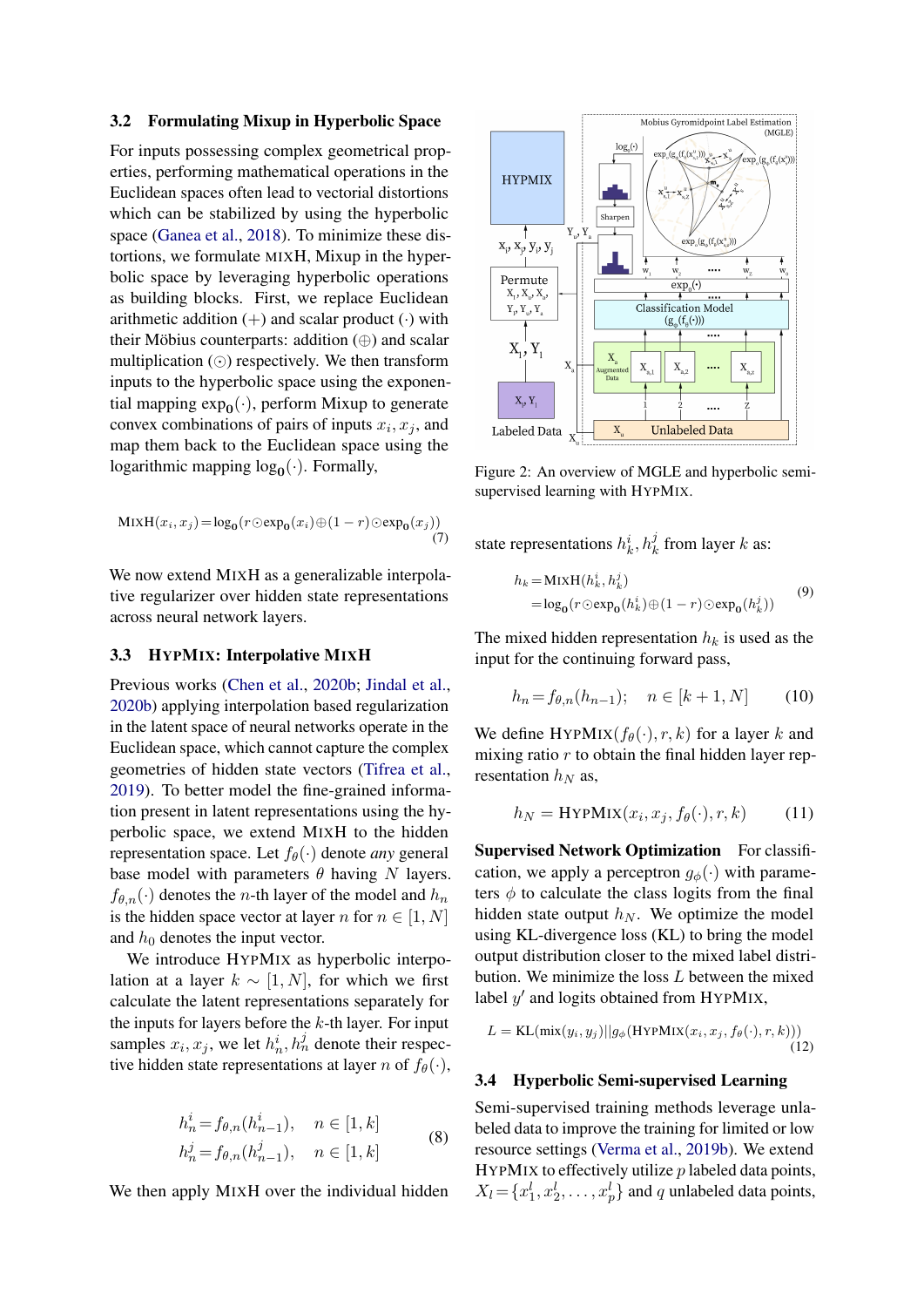$X_u = \{x_1^u, x_2^u, \dots, x_q^u\}$  using a semi-supervised training strategy in the hyperbolic space (Figure [2\)](#page-3-3).

We first use existing data augmentation techniques across different modalities to increase the unlabeled training data  $X_u$ . For an unlabeled sample  $x_s^u$ , we generate Z augmented samples using different augmentation methods such as backtranslation [\(Edunov et al.,](#page-8-6) [2018\)](#page-8-6) and combine them to generate unlabeled augmented sets,  $X_a = \{X_{a,1}, X_{a,2}, \ldots, X_{a,Z} | X_{a,z} =$  ${x_{1,z}^u, x_{2,z}^u, \ldots, x_{q,z}^u}, z \in [1, Z].$ 

Möbius Gyromidpoint Label Estimation (MGLE) predicts soft logits for unlabeled and augmented data in the hyperbolic space, allowing us to combine the unlabeled data with limited training data using HYPMIX for training. For an unlabeled sample  $x_s^u$  and corresponding augmented samples  ${x_{s,1}^u, x_{s,2}^u, \ldots, x_{s,Z}^u}$ , we compute the Möbius Gyromidpoint  $M_q$  of the hyperbolic mapped outputs  $\{g_{\phi}(f_{\theta}(x_s^u)), g_{\phi}(f_{\theta}(x_{s,1}^u)), \ldots, g_{\phi}(f_{\theta}(x_{s,Z}^u))\}$ with fixed weights  $\{w_0, w_1, \ldots, w_Z|w_i \in$  $(0.5, 1.5)$ , where weight  $w<sub>o</sub>$  is applied to the original unlabeled sample. The weights control the contribution of different augmentation techniques based on their augmentation quality. We map the predicted output logits to the Euclidean space using  $log_0(\cdot)$  to predict the soft logits  $y_s^u$ ,

$$
y_s^u = \log_{\mathbf{0}}(M_g(\exp_{\mathbf{0}}(g_{\phi}(f_{\theta}(x_s^u))), \exp_{\mathbf{0}}(g_{\phi}(f_{\theta}(x_{s,1}^u))),\dots, \exp_{\mathbf{0}}(g_{\phi}(f_{\theta}(x_{s,Z}^u))), w_o, w_1, \dots, w_Z))
$$
\n(13)

We sharpen the output  $y_s^u$  with a hyperparameter temperature  $T$ , to prevent it from being too uniform if the model predictions are random,

$$
y_s^u = \frac{(y_s^u)^{\frac{1}{T}}}{|| (y_s^u)^{\frac{1}{T}} ||}_1
$$
 (14)

where  $|| \cdot ||_1$  is the  $l_1$ -norm of the vector.

Semi-supervised Network Optimization For optimizing the model in semi-supervised settings, we use the training set  $X = X_l \cup X_u \cup X_a$  with labels  $Y = Y_l \cup Y_u \cup Y_a$ , where  $Y_u$  is used for both unlabeled and augmented inputs, i.e.  $Y_a = Y_u$ . We then uniformly sample two elements,  $x_i, x_j \sim X$ and the corresponding labels  $y_i, y_j \sim Y$ , and apply HYPMIX $(x_i, x_j)$ . We optimize the model using KL-divergence loss L over the model outputs and the mixed labels mix $(y_i, y_j)$ ,

$$
L = \text{KL}(\text{mix}(y_i, y_j)||g_{\phi}(\text{HYPMIX}(x_i, x_j))) \tag{15}
$$

<span id="page-4-0"></span>

| <b>Dataset</b>                              | <b>Class Labels # Classes # Samples</b> |     |         |
|---------------------------------------------|-----------------------------------------|-----|---------|
| <del>g</del> ESC-10 (2015)<br>↓ US8K (2017) | Sound Source                            | 10  | 400     |
|                                             | Sound Source                            | 10  | 8,732   |
| ္တိ Urdu SER $(2018)$                       | Emotion                                 | 4   | 400     |
| <b>AG News (2018)</b>                       | News Topic                              | 4   | 127,600 |
| $\overline{8}$ DB Pedia (2012)              | Wiki Topic                              | 14  | 630,000 |
| Arabic HS (2018)                            | Hate Speech                             |     | 3,950   |
| $\vec{a}$ CIFAR-10 (2009)                   | Object                                  | 10  | 60,000  |
| $\overline{5}$ CIFAR-100 (2009) Object      |                                         | 100 | 60,000  |

Table 1: Datasets, tasks, # classes and # samples.

### 4 Experimental Setup

#### 4.1 Datasets and Preprocessing

We consider benchmark and low-resource datasets across speech, text, and vision spanning a varying number of classes, languages, and class imbalances for a comprehensive evaluation of HYPMIX. We choose these datasets based on existing works across different task settings and baselines for a fair comparison with HYPMIX. We also choose datasets with comparatively lower language resources, different structures, and language roots, leading to a more diverse evaluation of HYPMIX. We summarize dataset statistics in Table [1.](#page-4-0) We follow the same preprocessing across all datasets as done by previous works [\(Jindal et al.,](#page-9-9) [2020b\)](#page-9-9), [\(Chen et al.,](#page-8-1) [2020b\)](#page-8-1), [\(Verma et al.,](#page-10-2) [2019a\)](#page-10-2).

#### 4.2 Task Setup

We evaluate HYPMIX on three different settings for an extensive analysis: supervised training with limited training data, semi-supervised training with low resource data, and a fully supervised setup with complete training data.

Speech Following previous works, we use EnvNet-v2 with strong augmentation [\(Tokozume](#page-10-11) [et al.,](#page-10-11) [2018\)](#page-10-11) as our base architecture  $f_{\theta}(\cdot)$  followed by a fully connected layer  $g_{\phi}(\cdot)$ . We modify MIXH to account for the auditory perception and amplitude of speech signals [\(Tokozume et al.,](#page-10-11) [2018\)](#page-10-11). We use Fourier and Inverse Fourier Transform to generate augmented samples. We compare HYPMIX with the current state-of-the-art method Speechmix [\(Jindal et al.,](#page-9-9) [2020b\)](#page-9-9) across multiple settings.

Text Following [Chen et al.](#page-8-1) [\(2020b\)](#page-8-1), we use BERT-base [\(Devlin et al.,](#page-8-8) [2019\)](#page-8-8) as the backbone architecture  $(f_{\theta}(\cdot))$  for English datasets and BERTbase-arabic [\(Safaya et al.,](#page-9-15) [2020\)](#page-9-15) for the Arabic dataset. We use a two layer MLP with hidden size 128 as the classifier  $(q_{\phi}(\cdot))$  and generate augmented data using back-translation [\(Edunov et al.,](#page-8-6)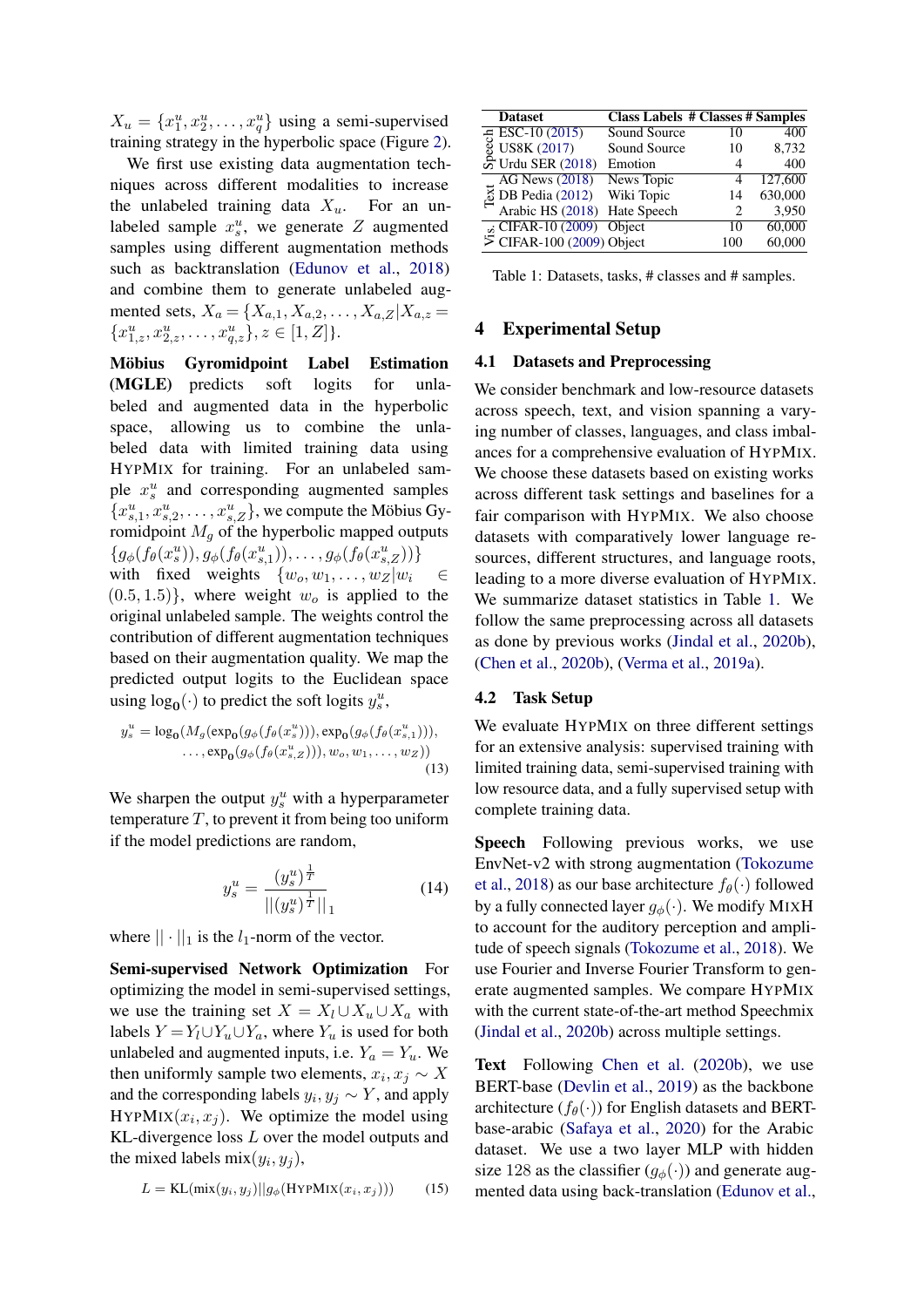<span id="page-5-0"></span>

| Model<br><b>Speech</b> (Error rate $\downarrow$ )                                                              |  |          | <b>Text</b> (Error rate $\downarrow$ ) |          |                                                                                         |               | <b>Vision</b> (Error rate $\downarrow$ ) |  |  |                           |     |    |          |  |    |             |  |
|----------------------------------------------------------------------------------------------------------------|--|----------|----------------------------------------|----------|-----------------------------------------------------------------------------------------|---------------|------------------------------------------|--|--|---------------------------|-----|----|----------|--|----|-------------|--|
|                                                                                                                |  | $ESC-10$ |                                        | Urdu SER |                                                                                         |               |                                          |  |  | AG News DBPedia Arabic HS |     |    | CIFAR-10 |  |    | $CIFAR-100$ |  |
| $#Samples n = 5$ 10 15 5 10                                                                                    |  |          |                                        |          | 20                                                                                      | 10 200 10 200 |                                          |  |  | -50                       | 100 | 10 | 100 500  |  | 10 | 100 500     |  |
| Base Model                                                                                                     |  |          |                                        |          | 47.1 32.5 26.2 28.7 23.8 18.2 30.5 12.5 4.8 1.5 42.1 40.6 65.7 34.2 14.9 79.7 41.1 21.2 |               |                                          |  |  |                           |     |    |          |  |    |             |  |
| + EucMix                                                                                                       |  |          |                                        |          | 33.2 24.2 21.0 18.8 16.5 13.7 25.9 11.9 3.2 1.3 41.1 39.6 64.6 32.3 14.1 78.8 40.3 20.3 |               |                                          |  |  |                           |     |    |          |  |    |             |  |
| + HYPMIX 30.3° 22.2° 19.5° 16.5° 15.2° 12.5° 21.8° 11.8 3.0° 1.2 40.3° 38.9° 63.7° 30.9° 14.5 77.9° 39.4° 20.5 |  |          |                                        |          |                                                                                         |               |                                          |  |  |                           |     |    |          |  |    |             |  |

Table 2: Performance comparison of HYPMIX on limited data. EUCMIX is Euclidean mixup: SpeechMix [\(Jindal](#page-9-9) [et al.,](#page-9-9) [2020b\)](#page-9-9) for sound, TMix [\(Chen et al.,](#page-8-1) [2020b\)](#page-8-1) for text and Manifold Mixup [\(Verma et al.,](#page-10-2) [2019a\)](#page-10-2) for vision. n is the number of labeled training samples per class. Improvements are shown with **blue**  $(\downarrow)$ . **Bold** shows the best result.  $\circ$  shows significant ( $p < 0.01$ ) improvement over EUCMIX methods under Wilcoxon's signed-rank test.

[2018\)](#page-8-6). We compare HYPMIX with TMix and Mix-Text [\(Chen et al.,](#page-8-1) [2020b\)](#page-8-1) for supervised and semisupervised training respectively.

Vision Following [Verma et al.](#page-10-2) [\(2019a\)](#page-10-2), we use PreActResNet18 [\(He et al.,](#page-9-16) [2016\)](#page-9-16) as the backbone architecture ( $f_{\theta}(\cdot)$ ) and a linear layer as the classifier  $(q_{\phi}(\cdot))$ . We compare HYPMIX with manifold mixup [\(Verma et al.,](#page-10-2) [2019a\)](#page-10-2) for different settings.

#### 4.3 Training Setup

Speech We use Nesterov's accelerated gradient [\(Sutskever et al.,](#page-10-12) [2013\)](#page-10-12) using momentum of 0.9, weight decay of  $5e - 4$ , learning rate of 0.01 and mini-batch size of 64 for 2000 epochs. For ESC-10, we train the model on 5 folds, and for UrbanSound8k, we train the model on 10 folds to report the average error rate. We randomly sample the mixing ratio from a uniform distribution,  $r \sim U(0, 1)$ . For semi-supervised training, we use 50 unlabeled samples from each class.

Text We use AdamW [\(Loshchilov and Hutter,](#page-9-17) [2019\)](#page-9-17) optimizer with a learning rate  $1e - 5$  for the BERT encoder and  $1e - 3$  for the MLP. We follow [Chen et al.](#page-8-1) [\(2020b\)](#page-8-1) to sample the mixing ratio  $r$ from a beta distribution based on the number of labeled samples. For semi-supervised setting, we use 1000 unlabeled samples from each class.

Vision We use Nesterov's accelerated gradient [\(Sutskever et al.,](#page-10-12) [2013\)](#page-10-12) using momentum of 0.9 and learning rate of 0.1, batch size of 100 to train for 2000 epochs. Following [Verma et al.](#page-10-2) [\(2019a\)](#page-10-2), we sample the mixing ratio  $r \sim \text{Beta}(2, 2)$ , where Beta denotes the Beta distribution.

### 5 Results and Analysis

#### 5.1 Supervised Training with Limited Data

We compare HYPMIX in a limited training data setup with baseline methods in Table [2.](#page-5-0) We observe that Euclidean mixup techniques (EUCMIX) improve the performance over base models, indicating the importance of using the latent representation space of neural network architectures to perform interpolative regularization [\(Verma et al.,](#page-10-2) [2019a\)](#page-10-2). HYPMIX further improves performance  $(p<0.01)$  over Euclidean methods across modalities, validating that the hyperbolic space is able tp better capture the complex geometry of latent representations for different inputs when performing interpolative operations.

HYPMIX shows maximum improvement when applied on extremely low training data, with samples in order of  $n = 10$ . This is in line with works [\(Zhou et al.,](#page-10-4) [2021\)](#page-10-4) which suggest that the variation generated by Möbius operations is very high as compared to Euclidean operations, leading to much more diverse samples from a small training set. This paves a path for better utilization of low resource datasets for downstream tasks across different modalities by leveraging the hyperbolic space. For all modalities, the relative improvement over the baseline architecture reduces with increasing number of labeled samples per class  $(n)$ . This is in line with works [\(Verma et al.,](#page-10-3) [2019b;](#page-10-3) [Chen](#page-8-1) [et al.,](#page-8-1) [2020b\)](#page-8-1) observing similar trends, suggesting that with an increase in number of labeled samples, the overall diversity of interpolative representations saturates, leading to lower relative improvements.

Across modalities, we observe maximum improvement when HYPMIX is applied on speech datasets, since speech waves inherently possess hyperbolic nature [\(Khan and Panigrahi,](#page-9-4) [2016\)](#page-9-4), and their interpolative augmentation closely resembles hyperbolic wave interference [\(Chaturvedi et al.,](#page-8-9) [1998\)](#page-8-9). Improvements due to HYPMIX on text datasets ties with works stating that text inherently displays tree-like hierarchical characteristics and can be better represented using Riemannian ge-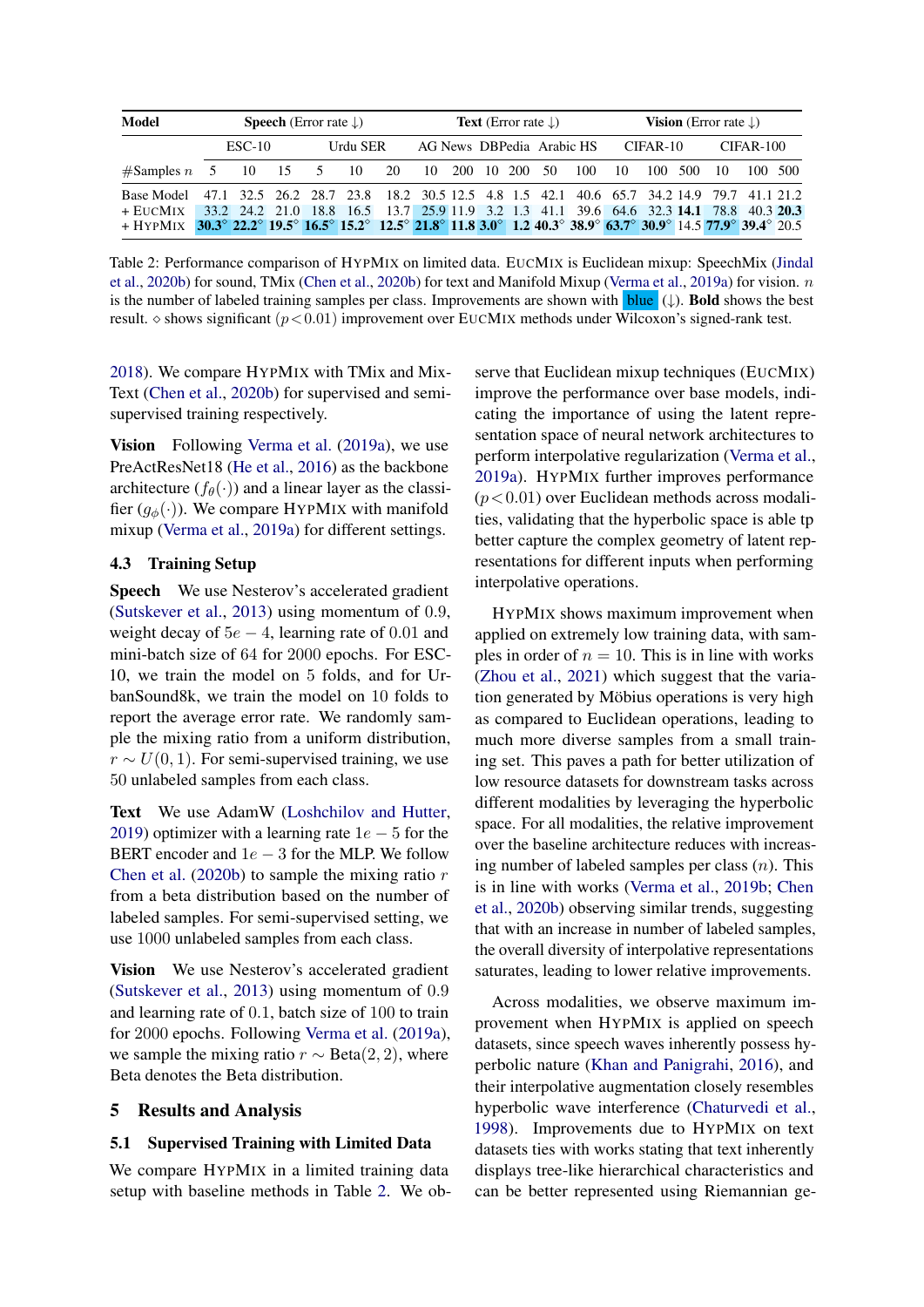<span id="page-6-0"></span>

| Model                                   |              | Urdu SER $(\downarrow)$ |             |                                              | Arabic HS $(L)$ |              |  |  |
|-----------------------------------------|--------------|-------------------------|-------------|----------------------------------------------|-----------------|--------------|--|--|
| #Samples $n$                            | 5            | 10                      | 20          | 10                                           | 50              | 100          |  |  |
| <b>Base Model</b>                       | 28.7         | 23.8                    | 18.2        | 45.5                                         | 42.1            | 40.6         |  |  |
| <b>Supervised Training Methods</b>      |              |                         |             |                                              |                 |              |  |  |
| + EucMix                                | 18.8         | 16.5                    | 13.7        | 44.6                                         | 41.1            | 39.6         |  |  |
| + HYPMIX                                | $16.5^*$     | $15.2^*$                |             | $12.5^*$ 44.0 <sup>*</sup> 40.3 <sup>*</sup> |                 | $38.9*$      |  |  |
| <b>Semi-supervised Training Methods</b> |              |                         |             |                                              |                 |              |  |  |
| + EUCMIX                                | 17.5         | 13.7                    | 8.7         | 43.1                                         | 38.4            | 36.6         |  |  |
| + HYPMIX                                | $15.0^\circ$ | $12.5^\circ$            | $5.0^\circ$ | $42.1^\circ$                                 | $37.5^{\circ}$  | $35.7^\circ$ |  |  |

Table 3: Performance comparison of HypMix in semisupervised settings with state-of-the-art methods in terms of  $%$  Error rate. *n* is the number of labeled training samples per class. Improvements are shown with **blue**  $(\downarrow)$  and poorer performance with red (†). **Bold** shows the best result.  $*, \diamond$  show significant ( $p < 0.01$ ) improvement over Euclidean supervised and semi-supervised methods, respectively, under Wilcoxon's signed-rank test.

ometry [\(Tifrea et al.,](#page-10-10) [2019\)](#page-10-10). The improvements on vision datasets are in line with works suggesting that performing augmentation operations over images using Möbius operations improves generalization while increasing diversity as compared to simplified Euclidean operations [\(Zhou et al.,](#page-10-4) [2021\)](#page-10-4). Improvements across different modalities, datasets, and base architectures indicate the modality, data, and model agnostic nature of HYPMIX.

#### 5.2 Semi-Supervised Results: Low-Resource

We probe the effect of using hyperbolic semisupervised learning ([§3.4](#page-3-2)) for low resource datasets using HYPMIX in Table [3.](#page-6-0) Using semi-supervised learning shows significant improvements over their supervised counterparts trained with limited data for both Euclidean and hyperbolic (HYPMIX) representations, indicating the importance of using unlabeled and augmented data as additional training data. For both Euclidean and hyperbolic methods, we see larger improvements with increasing the number of labeled samples  $n$ , due to the increased number of permutations of labeled-labeled, unlabeled-labeled, and unlabeledunlabeled samples encountered during training. We observe greater improvements when semisupervised training is applied in the hyperbolic space with HYPMIX (Figure [3\)](#page-6-1) for both speech and text as compared to EUCMIX, indicating that the hyperbolic space is able to generate less noisy, yet more diverse samples by effectively modeling the complex latent space representations.

<span id="page-6-1"></span>

Figure 3: % improvement with semi-supervised learning with different resource settings in terms of labeled samples per class. Red denotes EUCMIX and blue denotes HYPMIX.

<span id="page-6-2"></span>

| Layer Set        | $EUCMix(\downarrow)$ | $HYPMix(\downarrow)$ |
|------------------|----------------------|----------------------|
| $\{2, 4, 6, 8\}$ | 7.9                  | 6.3                  |
| $\{4, 6, 8\}$    | 9.2                  | 8.8                  |
| $\{0, 2, 4, 6\}$ | 8.5                  | 7.7                  |
| $\{2, 4, 6\}$    | 7.1                  | 7.5                  |

Table 4: Layer-wise ablation (% Error rate) on ESC-10.

Across modalities, speech datasets that are augmented with simpler methods such as mathematical transforms show larger improvements as compared to text datasets that are augmented with more complicated methods like backtranslation. We attribute this difference to the proximity of augmented unlabeled samples to the original unlabeled data distribution, suggesting that better augmentation methods and controlling the weights for Möbius Gyromidpoint Label Estimation (MGLE, [§3.4](#page-3-2)) based on the augmentation quality is an important factor for the performance of semi-supervised methods.

### 5.3 Layer wise Ablation

We experiment with different sets of layers from which we uniformly sample  $k$  to perform HYPMIX. We experiment with the best performing layer sets from corresponding previous works [\(Jindal et al.,](#page-9-9) [2020b;](#page-9-9) [Chen et al.,](#page-8-1) [2020b\)](#page-8-1) for a fair comparison.

Speech Table [4](#page-6-2) compares the error rates on the ESC-10 dataset for Speechmix [\(Jindal et al.,](#page-9-9) [2020b\)](#page-9-9) and HYPMIX. We observe that HYPMIX achieves the best performance when the layer set has layers performing a max-pool operation in EnvNet-v2. These layers capture different features of sound such as frequency response and auditory perception [\(Tokozume et al.,](#page-10-11) [2018\)](#page-10-11), suggesting that HYPMIX is able to extend the training distribution by modeling various combinations of latent speech vectors representing different auditory features using hyperbolic interpolation.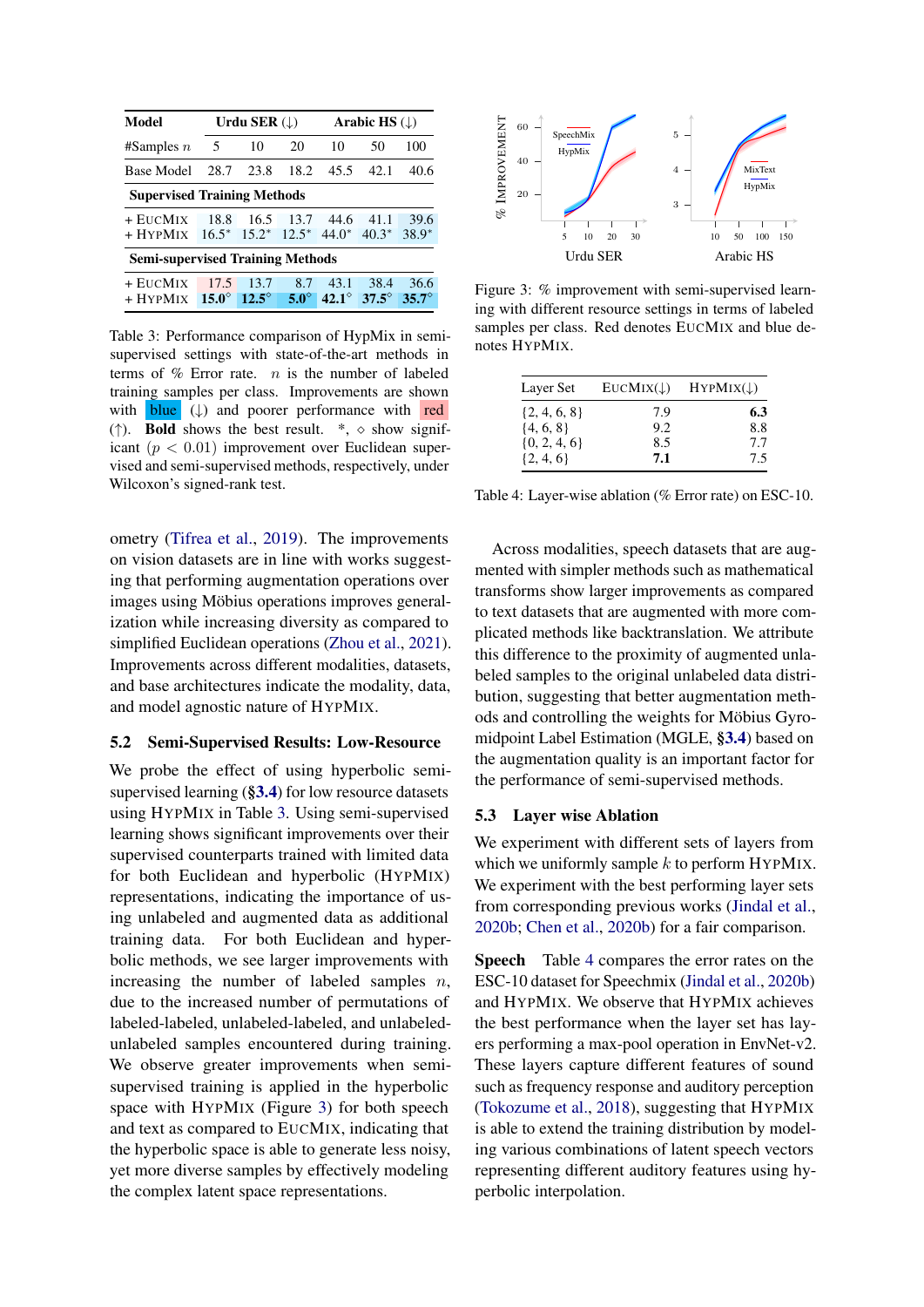<span id="page-7-0"></span>

| Layer Set         | EUCMIX(1) | $HYPMix(\downarrow)$ |
|-------------------|-----------|----------------------|
| Φ                 | 30.5      | 30.5                 |
| $\{7, 9, 12\}$    | 25.9      | 22.7                 |
| $\{6, 7, 9, 12\}$ | 27.8      | 21.8                 |
| $\{6, 7, 9\}$     | 28.1      | 24.9                 |

Table 5: Layer-wise ablation (% Error rate) on AG News with  $n = 10$  labeled samples per class.

Text We compare different layer sets of BERTbase [\(Devlin et al.,](#page-8-8) [2019\)](#page-8-8) for performing HYP-MIX for text datasets in Table [5.](#page-7-0) Layers  $\{3, 4, 6, 7, 9, 12\}$  of BERT-base contain the most information about different aspects of natural language [\(Jawahar et al.,](#page-9-18) [2019\)](#page-9-18). We experiment with different combinations of the layer set  $\{3, 4, 6, 7, 9, 12\}$ . EUCMIX achieves the best result when using the set  $\{7, 9, 12\}$  for interpolation, layers containing the semantic and syntactic information. HYPMIX is able to better capture the syntax tree information present in layer 6 [\(Jawahar](#page-9-18) [et al.,](#page-9-18) [2019\)](#page-9-18) and shows higher improvements when the mixup layer is chosen from  $\{6, 7, 9, 12\}$ , validating the ability of the hyperbolic space to model hierarchical information better than the Euclidean space [\(Ganea et al.,](#page-9-3) [2018\)](#page-9-3).

During the layer-wise ablation study, we observe that even though there is intersection between the optimum layer sets of EUCMIX and HYPMIX, they are not exactly the same. This leads to interesting questions regarding the representations that Euclidean and hyperbolic spaces capture, and how can the hyperbolic space be further exploited for modeling complex geometries.

#### 5.4 Supervised HYPMIX with Complete Data

<span id="page-7-1"></span>

| Model                  |             |              | ESC10 $(\downarrow)$ US8K $(\downarrow)$ UrduSER $(\downarrow)$ |
|------------------------|-------------|--------------|-----------------------------------------------------------------|
| EnvNet- $v2(2018)$     | 10.9        | 24.9         | 10.1                                                            |
| $+ BC$ Learning (2018) | 8.6         | 21.7         | 8.7                                                             |
| + SpeechMix (2020b)    | 7.1         | 20.8         | 6.2                                                             |
| + HYPMIX-Input         | $6.5^\circ$ | 20.9         | $5.0^\circ$                                                     |
| $+ HYPMIX$             | $6.3^\circ$ | $20.4^\circ$ | $2.5^{\circ}$                                                   |

Table 6: Performance comparison in terms of % Error rate( $\downarrow$ ) of HypMix with baselines in supervised settings with full training data. **Bold** shows the best result.  $\diamond$ show significant  $(p<0.01)$  improvement over previous state-of-the-art method under Wilcoxon's signed-rank test.

We compare the performance of HypMix for three benchmark and low resource speech datasets in Table [6](#page-7-1) by applying BC Learning [\(Tokozume et al.,](#page-10-11) [2018\)](#page-10-11), and Speechmix [\(Jindal et al.,](#page-9-9) [2020b\)](#page-9-9) over EnvNet-v2 with strong augmentation [\(Tokozume](#page-10-11) [et al.,](#page-10-11) [2018\)](#page-10-11). We observe that mixup-based approaches, i.e., BC learning and Speechmix improve the performance over the standard learning models, validating the importance of interpolative acoustic mixup based on the auditory perception of input samples. HYPMIX achieves state-of-the-art performance  $(p < 0.01)$  across all three datasets, suggesting that the hyperbolic representation better models the latent representation of speech signals and acoustic wave interference, compared to the Euclidean space. We also present the results of HYPMIX-Input, where we perform HYPMIX over the raw inputs instead of latent representations. HYPMIX-Input outperforms SpeechMix for two datasets, suggesting that the hyperbolic input space itself is able to generate diverse synthetic samples as compared to Euclidean methods.

#### 5.5 Robustness to Adversarial Attacks

<span id="page-7-2"></span>

| Method        |             | <b>ESC-10</b> | Urdu SER    |        |  |  |
|---------------|-------------|---------------|-------------|--------|--|--|
|               | <b>FGSM</b> | L-FGSM        | <b>FGSM</b> | L-FGSM |  |  |
| <b>EUCMIX</b> | 87.92       | 97.50         | 68.74       | 82.50  |  |  |
| <b>HYPMIX</b> | 82.75       | 97.47         | 66.24       | 77.50  |  |  |

Table 7: Classification errors on adversarial examples generated using white box FGSM and I-FGSM attacks.

Adversarial attacks provide inputs to models specifically designed to confuse them. We compare the robustness of HYPMIX and HYPMIX-Input with BC Learning [\(Tokozume et al.,](#page-10-11) [2018\)](#page-10-11) and Speechmix [\(Jindal et al.,](#page-9-9) [2020b\)](#page-9-9) by performing white box adversarial attacks using Fast Gradient Sign Method (FGSM) [\(Goodfellow et al.,](#page-9-19) [2015\)](#page-9-19) and Iterative Fast Gradient Sign Method (I-FGSM) [\(Kurakin et al.,](#page-9-20) [2016\)](#page-9-20) in Table [7.](#page-7-2) We observe that HYPMIX is more robust by 6.1% and HYPMIX-Input is robust by 5.8% compared to their Euclidean counterparts, indicating that the hyperbolic space helps the model generalize better and make it more resistant to adversarial examples.

#### 5.6 Cost of Hyperbolic Operations

HYPMIX requires additional hyperbolic transformations such as exponential and logarithmic mappings and tangential and hyperbolic tangential operations on-top of EUCMIX. However, on a GPU, they can be carried out in parallel. Hence, HYP-MIX requires longer time only by a constant factor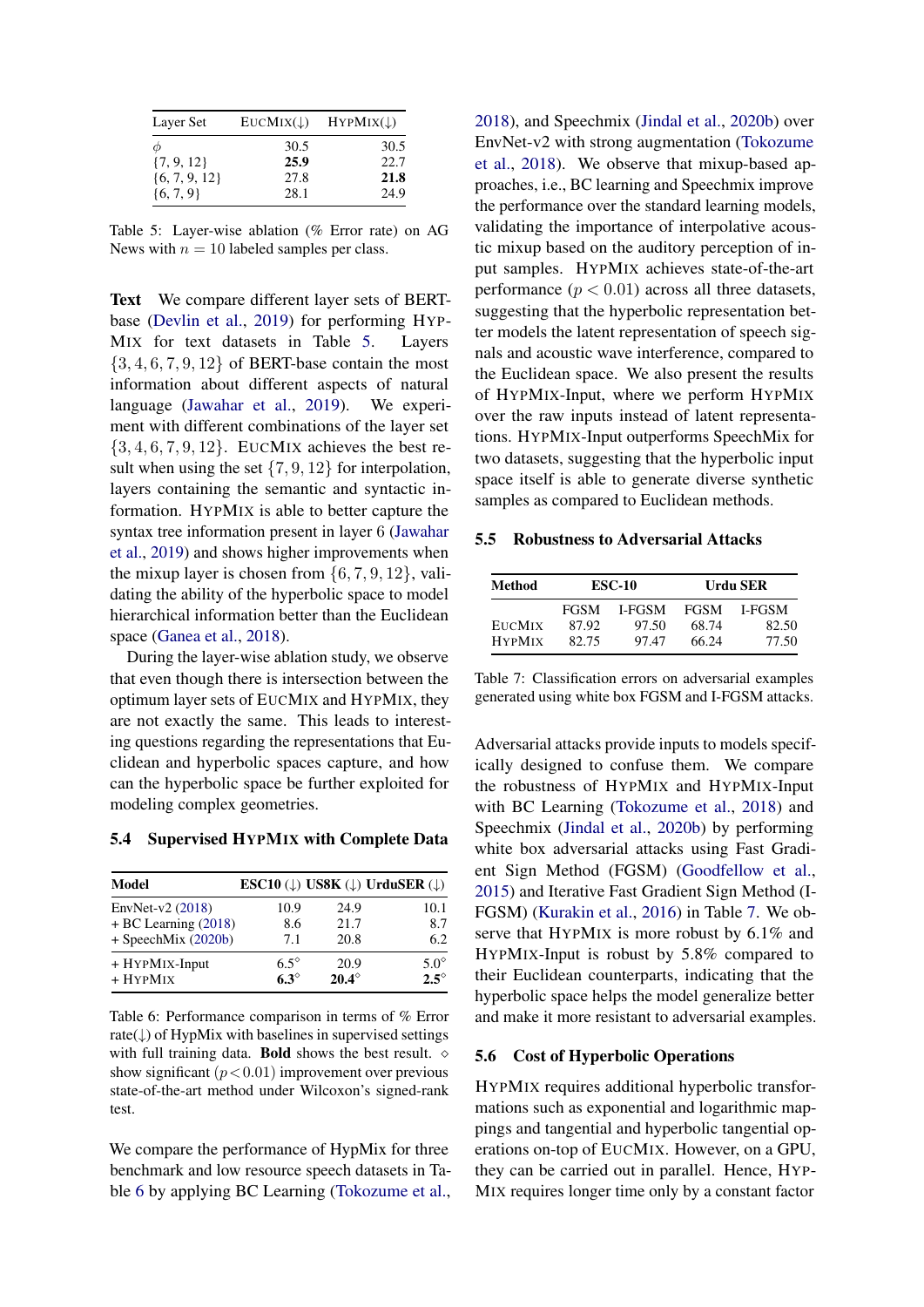compared to EUCMIX, with the individual operations having similar time complexity, which is of the order of the input dimensions of the latent representations of the samples to be mixed. We compare the per iteration time taken by HYPMIX with EUCMIX in Table [8.](#page-8-10)

<span id="page-8-10"></span>

| Method        | <b>AGNews</b> | <b>ESC-10</b> |
|---------------|---------------|---------------|
| <b>EUCMIX</b> | 0.826         | 0.862         |
| <b>HYPMIX</b> | 0.869         | 0.893         |

Table 8: Time (in seconds) per iteration for EUCMIX and HYPMIX.

## 6 Conclusion and Future Work

Drawing inspiration from works showing that speech, text, and vision data inherently possess hyperbolic characteristics and can be better represented in the hyperbolic space, we propose HYPMIX, a model, data, and modality agnostic interpolative regularization method operating in the hyperbolic space. We devise a Möbius Gyromidpoint Label Estimation (MGLE) technique to predict labels for unlabeled training data and combine it with HYPMIX to formulate a hyperbolic semi-supervised learning method. HYPMIX outperforms existing methods for benchmark and low resource datasets across speech, text, and vision in supervised and semi-supervised settings with complete and limited training data. HYPMIX is also more robust to white-box adversarial attacks compared to Euclidean methods. HYPMIX being model, data, and modality agnostic can be extended to downstream tasks across modalities and interpolative augmentation for data such as sequences and graphs. As future work, we plan to evaluate HYPMIX on larger datasets and a variety of tasks such as the GLUE and SuperGLUE benchmarks, and tasks comprising multimodal settings.

### 7 Acknowledgements

This work has been supported by the German Federal Ministry of Education and Research (BMBF) as a part of the Junior AI Scientists program under the reference 01-S20060. Ramit Sawhney is supported by ShareChat. We thank the anonymous reviewers for their valuable inputs.

#### References

- <span id="page-8-7"></span>Nuha Albadi, Maram Kurdi, and Shivakant Mishra. 2018. Are they our brothers? analysis and detection of religious hate speech in the arabic twittersphere. In *Proceedings of the 2018 IEEE/ACM International Conference on Advances in Social Networks Analysis and Mining*, pages 69–76. ACM.
- <span id="page-8-4"></span>Rodrigo Aldecoa, Chiara Orsini, and Dmitri Krioukov. 2015. Hyperbolic graph generator. *Computer Physics Communications*, 196:492–496.
- <span id="page-8-5"></span>Ines Chami, Zhitao Ying, Christopher Ré, and Jure Leskovec. 2019. Hyperbolic graph convolutional neural networks. In *Advances in Neural Information Processing Systems*, pages 4869–4880.
- <span id="page-8-9"></span>S Chaturvedi, GJ Milburn, and Zhongxi Zhang. 1998. Interference in hyperbolic space. *Physical Review A*, 57(3):1529.
- <span id="page-8-0"></span>Jiaao Chen, Zhenghui Wang, Ran Tian, Zichao Yang, and Diyi Yang. 2020a. Local additivity based data augmentation for semi-supervised ner. In *Proceedings of the 2020 Conference on Empirical Methods in Natural Language Processing (EMNLP)*, pages 1241–1251.
- <span id="page-8-1"></span>Jiaao Chen, Zichao Yang, and Diyi Yang. 2020b. [Mix-](https://doi.org/10.18653/v1/2020.acl-main.194)[Text: Linguistically-informed interpolation of hid](https://doi.org/10.18653/v1/2020.acl-main.194)[den space for semi-supervised text classification.](https://doi.org/10.18653/v1/2020.acl-main.194) In *Proceedings of the 58th Annual Meeting of the Association for Computational Linguistics*, pages 2147– 2157, Online. Association for Computational Linguistics.
- <span id="page-8-3"></span>Kevin Clark, Minh-Thang Luong, Christopher D. Manning, and Quoc Le. 2018. [Semi-supervised se](https://doi.org/10.18653/v1/D18-1217)[quence modeling with cross-view training.](https://doi.org/10.18653/v1/D18-1217) In *Proceedings of the 2018 Conference on Empirical Methods in Natural Language Processing*, pages 1914– 1925, Brussels, Belgium. Association for Computational Linguistics.
- <span id="page-8-8"></span>Jacob Devlin, Ming-Wei Chang, Kenton Lee, and Kristina Toutanova. 2019. [BERT: Pre-training of](https://doi.org/10.18653/v1/N19-1423) [deep bidirectional transformers for language under](https://doi.org/10.18653/v1/N19-1423)[standing.](https://doi.org/10.18653/v1/N19-1423) In *Proceedings of the 2019 Conference of the North American Chapter of the Association for Computational Linguistics: Human Language Technologies, Volume 1 (Long and Short Papers)*, pages 4171–4186, Minneapolis, Minnesota. Association for Computational Linguistics.
- <span id="page-8-2"></span>Bhuwan Dhingra, Christopher Shallue, Mohammad Norouzi, Andrew Dai, and George Dahl. 2018. Embedding text in hyperbolic spaces. In *Proceedings of the Twelfth Workshop on Graph-Based Methods for Natural Language Processing (TextGraphs-12)*, New Orleans, Louisiana, USA. Association for Computational Linguistics.
- <span id="page-8-6"></span>Sergey Edunov, Myle Ott, Michael Auli, and David Grangier. 2018. [Understanding back-translation at](https://doi.org/10.18653/v1/D18-1045) [scale.](https://doi.org/10.18653/v1/D18-1045) In *Proceedings of the 2018 Conference on*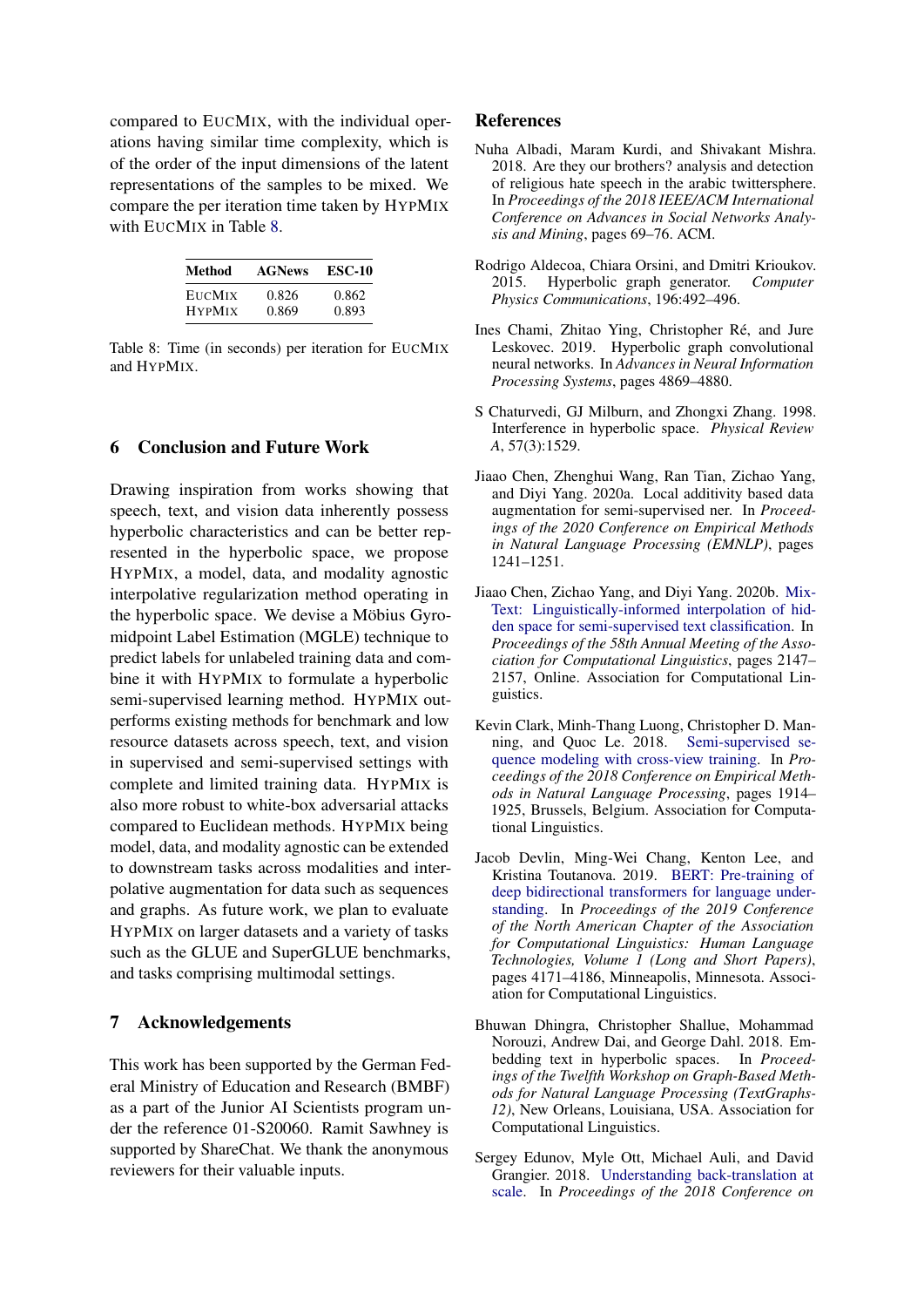*Empirical Methods in Natural Language Processing*, pages 489–500, Brussels, Belgium. Association for Computational Linguistics.

- <span id="page-9-3"></span>Octavian Ganea, Gary Becigneul, and Thomas Hofmann. 2018. Hyperbolic neural networks. In *Advances in Neural Information Processing Systems*.
- <span id="page-9-19"></span>Ian Goodfellow, Jonathon Shlens, and Christian Szegedy. 2015. [Explaining and harnessing adversar](http://arxiv.org/abs/1412.6572)[ial examples.](http://arxiv.org/abs/1412.6572) In *International Conference on Learning Representations*.
- <span id="page-9-6"></span>Caglar Gulcehre, Misha Denil, Mateusz Malinowski, Ali Razavi, Razvan Pascanu, Karl Moritz Hermann, Peter Battaglia, Victor Bapst, David Raposo, Adam Santoro, and Nando de Freitas. 2019. [Hyperbolic](https://openreview.net/forum?id=rJxHsjRqFQ) [attention networks.](https://openreview.net/forum?id=rJxHsjRqFQ) In *International Conference on Learning Representations*.
- <span id="page-9-16"></span>Kaiming He, Xiangyu Zhang, Shaoqing Ren, and Jian Sun. 2016. Identity mappings in deep residual networks. In *Computer Vision – ECCV 2016*, pages 630–645, Cham. Springer International Publishing.
- <span id="page-9-18"></span>Ganesh Jawahar, Benoît Sagot, and Djamé Seddah. 2019. [What does BERT learn about the structure](https://doi.org/10.18653/v1/P19-1356) [of language?](https://doi.org/10.18653/v1/P19-1356) In *Proceedings of the 57th Annual Meeting of the Association for Computational Linguistics*, pages 3651–3657, Florence, Italy. Association for Computational Linguistics.
- <span id="page-9-5"></span>Amit Jindal, Arijit Ghosh Chowdhury, Aniket Didolkar, Di Jin, Ramit Sawhney, and Rajiv Ratn Shah. 2020a. [Augmenting NLP models using latent feature in](https://doi.org/10.18653/v1/2020.coling-main.611)[terpolations.](https://doi.org/10.18653/v1/2020.coling-main.611) In *Proceedings of the 28th International Conference on Computational Linguistics*, pages 6931–6936, Barcelona, Spain (Online). International Committee on Computational Linguistics.
- <span id="page-9-9"></span>Amit Jindal, Narayanan Elavathur Ranganatha, Aniket Didolkar, Arijit Ghosh Chowdhury, Di Jin, Ramit Sawhney, and Rajiv Ratn Shah. 2020b. Speechmix—augmenting deep sound recognition using hidden space interpolations. *Proc. Interspeech 2020*, pages 861–865.
- <span id="page-9-4"></span>Md Nazoor Khan and Simanchala Panigrahi. 2016. *[Interference](https://doi.org/10.1017/9781316876947.003)*, page 98–185. Cambridge University Press.
- <span id="page-9-7"></span>Valentin Khrulkov, Leyla Mirvakhabova, Evgeniya Ustinova, Ivan Oseledets, and Victor Lempitsky. 2020. Hyperbolic image embeddings. In *The IEEE/CVF Conference on Computer Vision and Pattern Recognition (CVPR)*.
- <span id="page-9-14"></span>A. Krizhevsky and G. Hinton. 2009. Learning multiple layers of features from tiny images. *Master's thesis, Department of Computer Science, University of Toronto*.
- <span id="page-9-1"></span>Ashutosh Kumar, Satwik Bhattamishra, Manik Bhandari, and Partha Talukdar. 2019. [Submodular](https://doi.org/10.18653/v1/N19-1363) [optimization-based diverse paraphrasing and its ef](https://doi.org/10.18653/v1/N19-1363)[fectiveness in data augmentation.](https://doi.org/10.18653/v1/N19-1363) In *Proceedings of*

*the 2019 Conference of the North American Chapter of the Association for Computational Linguistics: Human Language Technologies, Volume 1 (Long and Short Papers)*, pages 3609–3619, Minneapolis, Minnesota. Association for Computational Linguistics.

- <span id="page-9-20"></span>Alexey Kurakin, Ian Goodfellow, Samy Bengio, et al. 2016. Adversarial examples in the physical world.
- <span id="page-9-12"></span>Siddique Latif, Adnan Qayyum, Muhammad Usman, and Junaid Qadir. 2018. [Cross lingual speech emo](https://doi.org/10.1109/FIT.2018.00023)[tion recognition: Urdu vs. western languages.](https://doi.org/10.1109/FIT.2018.00023) In *2018 International Conference on Frontiers of Information Technology (FIT)*, pages 88–93.
- <span id="page-9-0"></span>Y. Lecun, L. Bottou, Y. Bengio, and P. Haffner. 1998. [Gradient-based learning applied to document recog](https://doi.org/10.1109/5.726791)[nition.](https://doi.org/10.1109/5.726791) *Proceedings of the IEEE*, 86(11):2278–2324.
- <span id="page-9-17"></span>Ilya Loshchilov and Frank Hutter. 2019. [Decoupled](https://openreview.net/forum?id=Bkg6RiCqY7) [weight decay regularization.](https://openreview.net/forum?id=Bkg6RiCqY7) In *International Conference on Learning Representations*.
- <span id="page-9-13"></span>Pablo Mendes, Max Jakob, and Christian Bizer. 2012. [DBpedia: A multilingual cross-domain knowledge](http://www.lrec-conf.org/proceedings/lrec2012/pdf/570_Paper.pdf) [base.](http://www.lrec-conf.org/proceedings/lrec2012/pdf/570_Paper.pdf) In *Proceedings of the Eighth International Conference on Language Resources and Evaluation (LREC'12)*, pages 1813–1817, Istanbul, Turkey. European Language Resources Association (ELRA).
- <span id="page-9-2"></span>Takeru Miyato, Shin-Ichi Maeda, Masanori Koyama, and Shin Ishii. 2019. [Virtual adversarial training:](https://doi.org/10.1109/TPAMI.2018.2858821) [A regularization method for supervised and semi](https://doi.org/10.1109/TPAMI.2018.2858821)[supervised learning.](https://doi.org/10.1109/TPAMI.2018.2858821) *IEEE Transactions on Pattern Analysis and Machine Intelligence*, 41(8):1979– 1993.
- <span id="page-9-8"></span>Wei Peng, Jingang Shi, Zhaoqiang Xia, and Guoying Zhao. 2020. Mix dimension in poincaré geometry for 3d skeleton-based action recognition. In *Proceedings of the 28th ACM International Conference on Multimedia*, MM '20, page 1432–1440, New York, NY, USA. Association for Computing Machinery.
- <span id="page-9-10"></span>Karol J. Piczak. 2015. Esc: Dataset for environmental sound classification. In *Proceedings of the 23rd ACM International Conference on Multimedia*, MM '15, New York, NY, USA. Association for Computing Machinery.
- <span id="page-9-15"></span>Ali Safaya, Moutasem Abdullatif, and Deniz Yuret. 2020. [KUISAIL at SemEval-2020 task 12: BERT-](https://www.aclweb.org/anthology/2020.semeval-1.271)[CNN for offensive speech identification in social me](https://www.aclweb.org/anthology/2020.semeval-1.271)[dia.](https://www.aclweb.org/anthology/2020.semeval-1.271) In *Proceedings of the Fourteenth Workshop on Semantic Evaluation*, pages 2054–2059, Barcelona (online). International Committee for Computational Linguistics.
- <span id="page-9-11"></span>Justin Salamon and Juan Pablo Bello. 2017. [Deep con](https://doi.org/10.1109/lsp.2017.2657381)[volutional neural networks and data augmentation](https://doi.org/10.1109/lsp.2017.2657381) [for environmental sound classification.](https://doi.org/10.1109/lsp.2017.2657381) *IEEE Signal Processing Letters*, 24(3):279–283.